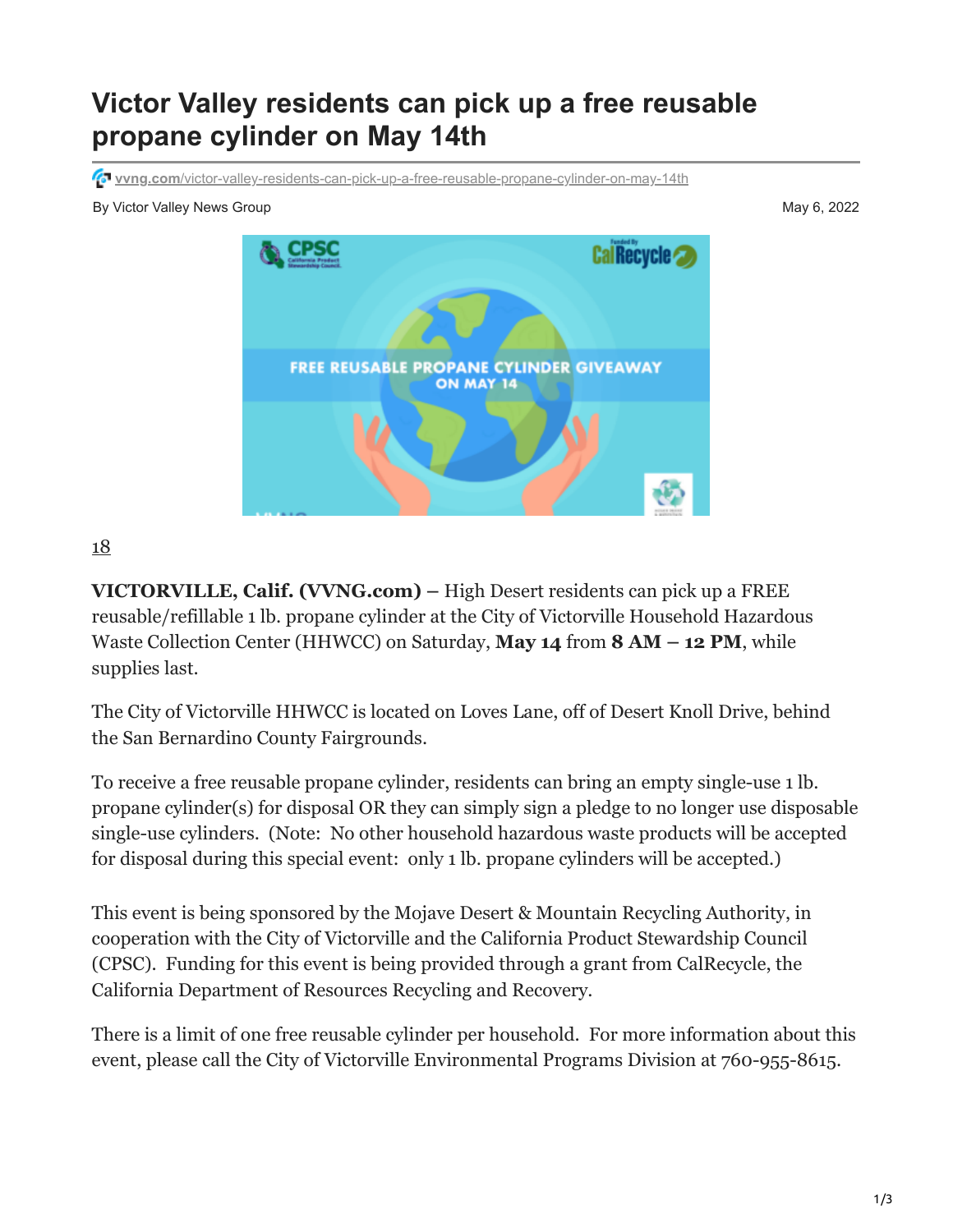Additional Background Information: As families gear up for the 2022 camping season, the Mojave Desert and Mountain Recycling Authority is reminding campers and tailgaters to "Refuel Your Fun" by using reusable propane canisters instead of disposable types.

One-pound propane gas cylinders are widely used to power a variety of devices including camping stoves, portable heaters, lanterns, portable showers, boat engines, scooters, and lawn care equipment. Although they are convenient for consumers, the single-use cylinders cause problems when it is time to dispose of them. Single-use disposable propane cylinders should be taken to a local household hazardous waste collection center for proper, safe disposal. (Some parks and campgrounds have also set up separate collection bins for propane cylinders.) However, many single-use propane cylinders are improperly put in trash or recycling



**NEFILEABL** 

(bottom): reusable alternative to single-use cylinders available online and locally

bins. This can cause fires or explosions if they are crushed or compacted in collection vehicles or at recycling centers.

Even when the cylinders are properly disposed of at a household hazardous waste center, however, they are very costly to handle, usually costing from \$2-\$15 per container to transport, recover any left over gas, and finally recycle the cylinder for scrap metal. Local governments and parks end up paying these disposal costs.

Locally, Joshua Tree National Park disposes of over 700 unwanted 1 lb. cylinders each week from the park campgrounds, costing thousands of dollars to dispose of. The Victor Valley Materials Recovery Facility, which serves High Desert and San Bernardino Mountain residents, has seen baler fires likely caused by exploding canisters.

Single-use 1 lb. propane cylinders should not be refilled, as regulated by the US Department of Transportation to prevent fire hazards. Watch their safety video to learn more about the dangers of refilling non-refillable propane cylinders.

Victor Valley residents may dispose of unwanted 1 lb. propane cylinders for free at the City of Victorville HHWCC on Loves Lane, behind the County Fairgrounds during their regular hours of Wednesdays and Sundays from 9 a.m. to 4 p.m. Additional household hazardous waste collection centers are available in Apple Valley and Hesperia. Call San Bernardino County Fire at 1-800-645-9228 for more information on hours and locations of other household hazardous waste centers.